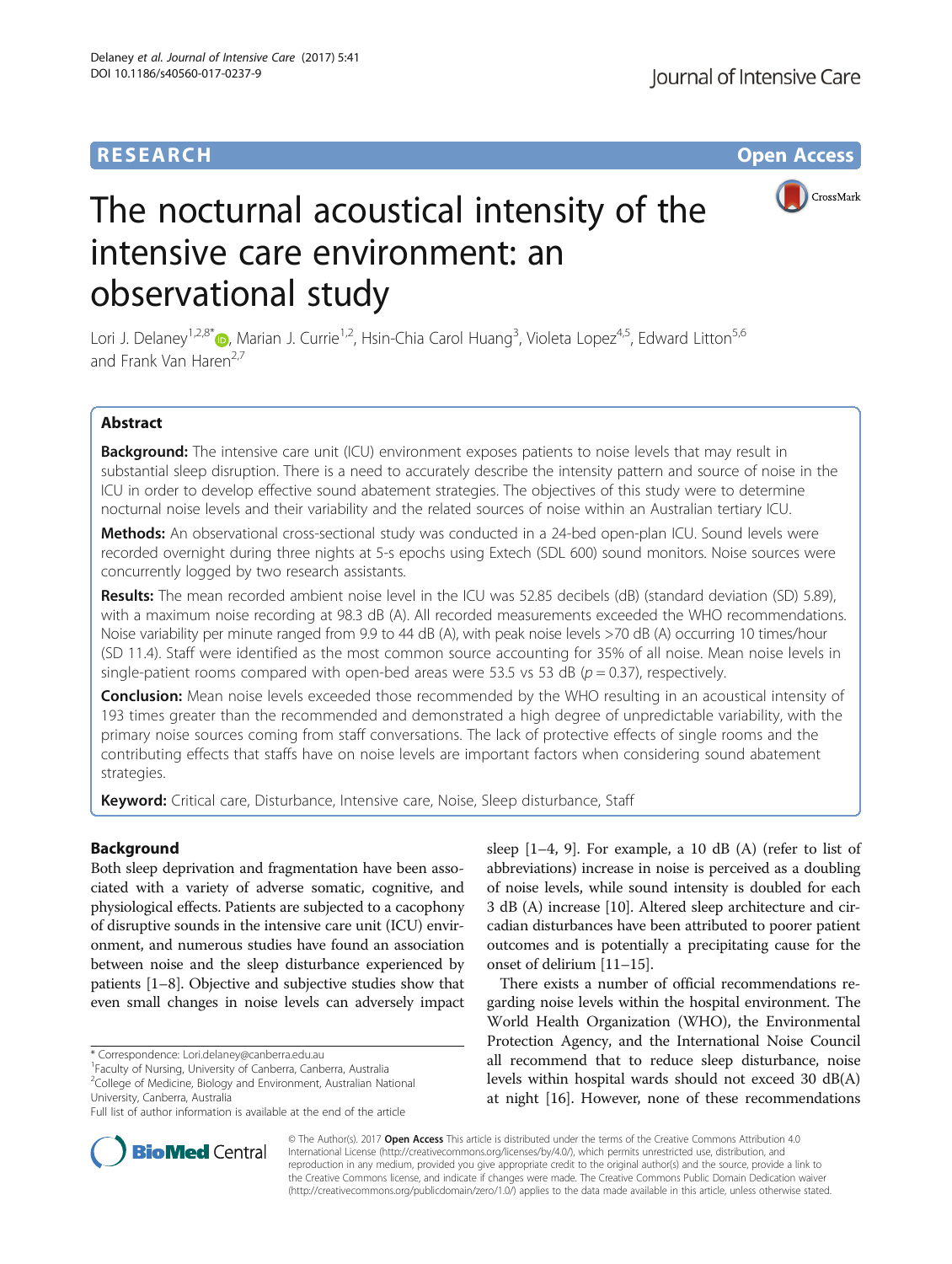are specific to the ICU environment, but rather, they are generalised to the hospital environment [[17\]](#page-6-0).

Noises that may be disruptive to the ICU environment include conversations, monitor alarms, phone calls, doorbells, and door closures. Compared with lower acuity hospital areas, these are purported to be more frequent and intense in the ICU and result in elevated noise levels [\[17](#page-6-0)]. In addition to mean noise level, noise variability may also contribute to sleep disruption. Variations in noise levels may heighten the sympathetic nervous system response, increasing cortisol release, and increase sleep latency [[6, 18\]](#page-6-0). Current research debates the impact of noise on the patients with polysomnography studies reporting that noise levels contributed to 15 to 20% of patient sleep disturbances [\[3](#page-6-0), [4](#page-6-0)], in contrast to subjective studies which reported that noise is a significant stressor for patients [[1, 5, 6, 11](#page-6-0)]. The effectiveness of interventions to reduce noise levels have been questioned with results revealing transient reductions in ambient noise levels, with limited reductions in the quantity of peak noise levels [\[1\]](#page-6-0). Emerging research suggests that the sound quality and the unpredictable variable changes in noise levels may be the major factorassociated adverse effects within the ICU environment which requires intervention [\[19](#page-6-0), [20\]](#page-6-0).

The primary aim of this study was to investigate the intensity and pattern of nocturnal noise levels such as variability and their sources within an Australian ICU compared with the recommendations stipulated by the World Health Organization (WHO). The secondary aim was to investigate whether single-patient rooms provided a significant reduction in ambient noise levels compared with open-bed areas.

#### Methods

#### Setting

This observational study was conducted in a 24-bed, open-plan designed, Australian tertiary referral ICU. The unit provides both ICU and high dependency care, including medical and surgical services, trauma and neurosurgical care and post-operative cardiothoracic care. The ICU design is characteristic of a secondgeneration ICU and includes two centralised open nursing stations, four isolation rooms, three two-bedded bays and four four-bedded bays, with all beds in shared bays separated by linen curtains and rooms separated by semi-partitioned walls (Fig. [1\)](#page-2-0).

# Data collection procedures

Six sound monitors (Extech Model SDL 600) were positioned throughout the unit: at the nursing station and in the patients' clinical environment. The placement of the sound meters was determined via cluster randomisation and involved only the occupied patient care spaces, with sites categorised as nursing stations, single-patient rooms, two-bedded and four-bedded bays. Sound monitors were mounted adjacent to the head of patients' beds at a height of 155 cm. This position was chosen to reflect the experience of patients, minimise disruption to clinical care and reduce interference with other monitoring equipment. Noise levels were monitored for 9 h (2200–0700 h) over three weekday nights—two consecutive and one non-consecutive based on a predetermined hospital wide monitoring roster.

Sound levels were recorded in A-weighted decibels at 5-s epochs using an Extech Sound Level Monitor (Model SDL 600, frequency range 31.5 Hz–8 KHz, 30–180 dB (A)) which complied with the International Electrotechnical Commission Standards. The A-weighted filter was used as it attenuates the curve that describes loudness frequency for the human ear. All logged data were saved onto a secured digital 2-GB memory card in a spreadsheet format for subsequent analysis.

#### Logging of noise sources

Two research assistants completed the logging of noise sources in the ICU into predetermined categories: staff, alarms, doors, phones, wash basins, trolleys and pumps, including an 'Other' category to accommodate unexpected noise sources. To reflect the nocturnal activity in the clinical setting, the research assistants logged noise sources at four different time points: 2300 to 2400, 0200 to 0300, 0400 to 0500 and 0600 to 0700 h.

#### Data analysis

Data derived from the sound monitors (Extech Model SDL 600) were downloaded and exported to Microsoft Excel (2010). Descriptive statistical analysis (means and standard deviations) was undertaken using IBM SPSS software (version 20) to describe the noise levels recorded. The variability of noise levels within the ICU were calculated by determining the difference between the mean and maximum noise levels within 5-min intervals over the 9 h recording period. The noise sources logged by the research assistants for each hour were collated and reported via descriptive statistics. An analysis of variance (ANOVA) was performed to identify differences between noise levels recorded over each of the three nights and to determine if single-patient rooms were significantly quieter than shared patient spaces.

The perceived loudness of noise is a logarithmic measure and subsequently does not exhibit a linear relationship to changes in noise levels. In order to quantify the impact of the recorded noise levels, psychoacoustical analysis was undertaken in order to describe the increases in volume and the acoustical intensity that these produce (Additional file [1](#page-5-0): Table S1) [\[18\]](#page-6-0). Identification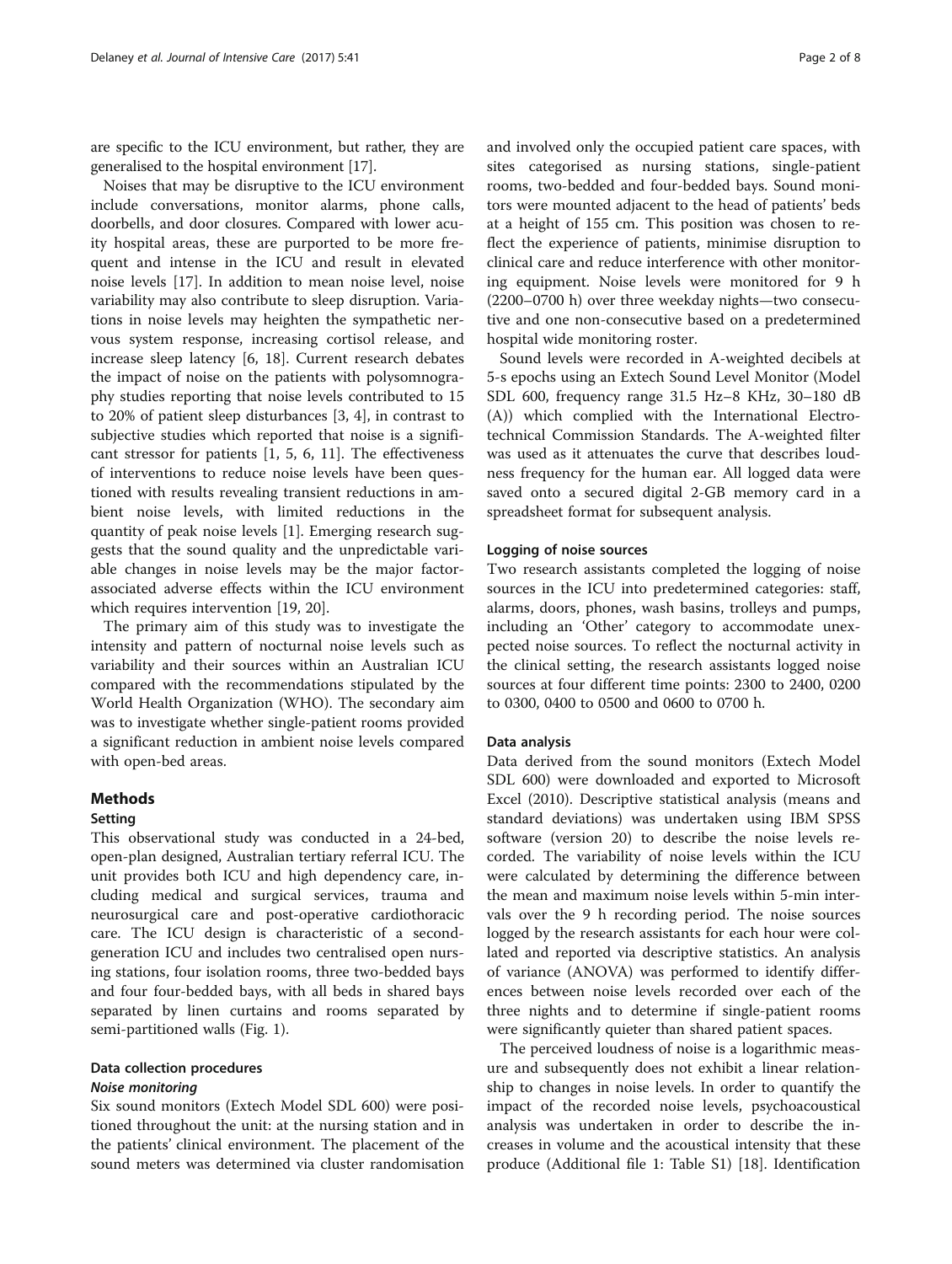<span id="page-2-0"></span>

of these measures provides details of sound levels produced in the environment, whilst acoustical intensity reports a linear relationship of how many times greater the noise levels are compared to the recommended levels (30 dB A).

#### Ethics

The Australian Capital Territory Health Human Research Ethics Committee (ETHLR.12.253) approved the study; the need for informed consent was waived. The study was conducted in accordance with the principles outlined in the Declaration of Helsinki.

#### Results

A total of 18 clinical spaces, which included 16 patient care spaces and two nursing stations between June and September 2013 were monitored for nocturnal noise levels. Each bed space was occupied for the entire

monitoring period. The ambient noise levels recorded over the three nights were similar with a variance of 2.86 dB (A) (night 1  $L_{A \text{ mean}} = 53.71 \pm 4.69 \text{ dB}$  (A), night 2  $L_{\text{A mean}} = 53.15 \pm 6.21 \text{ dB}$  (A) and night 3  $L_{\text{A mean}} =$  $50.85 \pm 6.18$  dB (A)) (Fig. [2\)](#page-3-0). The overall ambient nocturnal noise level for the monitoring period in the ICU was 52.85 dB (A) (SD 5.89) and exceeded the WHO recommendations by 22.85 dB (A), which produces an increase in both noise volume (4.8 times greater) and acoustical intensity (192.8 times greater) than recommended.

The peak noise levels ranged from 85.5 to 98.3 dB (A). Noise levels within single-room and open-bed areas were similar to noise levels in two-bedded bays  $(p = 0.37)$  and four-bedded bays  $(p = 0.06)$  (Table [1](#page-3-0)). The primary sources of environmental noise were staff conversations and monitor alarms, which accounted for 35.4 and 34.1% of noises per hour respectively (Table [2\)](#page-3-0).

The variability in ambient noise levels in the ICU is shown in Fig. [3](#page-4-0), with frequent undulations in noise levels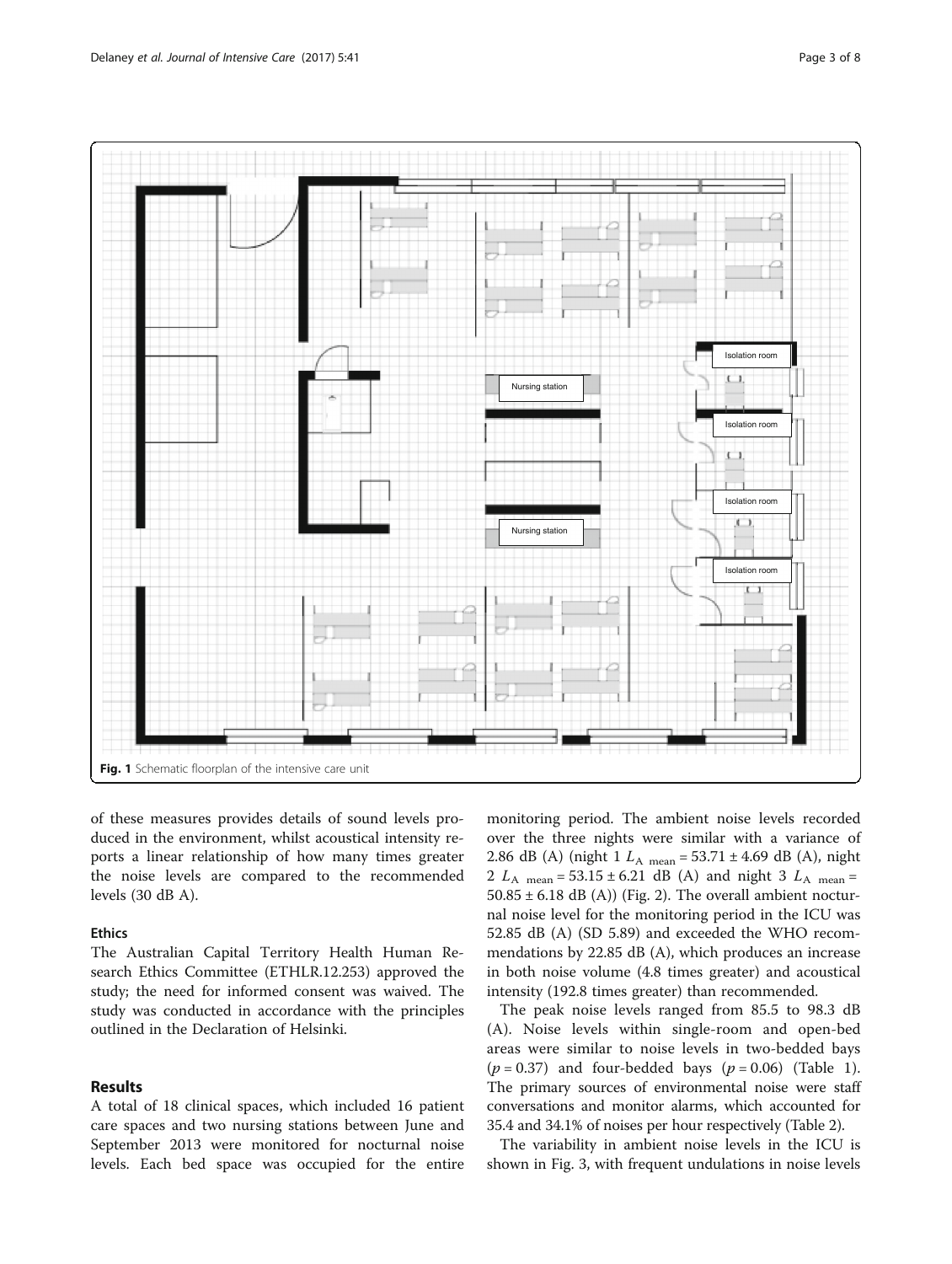<span id="page-3-0"></span>

ranging from 9.9 to 44 dB (A) above ambient noise levels. Peak noise levels >70 dB (A) were found to occur 10 times/hour (SD 11.4).

#### Discussion

#### Noise

We found that nocturnal noise exceeded the international recommendations throughout the entire monitoring period. The noise levels were of similar intensity to heavy traffic. Our results are consistent with other studies reporting noise levels in an ICU [\[1](#page-6-0), [4, 6](#page-6-0), [21](#page-6-0)–[24](#page-6-0)]. The elevated ambient noise levels and the high degree of variability, in combination with the frequency of peak noises identified, are likely to contribute to sleep disruption [[1](#page-6-0)–[3](#page-6-0), [21](#page-6-0)–[23\]](#page-6-0). At the reported noise levels, the ICU environment is perceived to be 4.8 times louder, producing an acoustical intensity 193 times greater than the WHO recommendations. Our ICU can be classified as moderately noisy (50−60 dB (A) to very noisy (60−70 dB (A)) according to the hospital noise levels described by Pereira et al. [\[24\]](#page-6-0) and may have adverse implications for patients in the ICU.

Sleep disturbances associated with waking, arousal and sleep-to-wake transitions are purported to occur with sound intensities ranging between 50 and 60 dB [\[25](#page-6-0), [26](#page-6-0)], with spikes in noise levels identified by Gabor et al. [\[4](#page-6-0)] as a contributing factor to sleep disruption. Stanchina and colleagues demonstrated that noise variability between ambient noise levels and peak noises determined

| <b>Table 1</b> Nocturnal noise levels within the ICU |  |
|------------------------------------------------------|--|
|------------------------------------------------------|--|

| Location                      | Mean         | Min     | Peak    |  |
|-------------------------------|--------------|---------|---------|--|
|                               | (dB (A))(SD) | (dB(A)) | (dB(A)) |  |
| Intensive care unit (overall) | 52.9 (5.9)   | 40.2    | 98.3    |  |
| Nursing station               | 54.8 (5.8)   | 42      | 98.3    |  |
| Isolation rooms               | 53.5(4.1)    | 47.7    | 96.3    |  |
| Two-bedded bay                | 53 (6.8)     | 41.6    | 86.1    |  |
| Four-bedded bay               | 52(6.1)      | 40.2    | 85.5    |  |

the number of arousals for individuals exposed to ICU noise [[19](#page-6-0)]. This indicates that noise disturbance is not only attributed to peak noises, but is also associated with frequency and unpredictability [\[27](#page-6-0)]. Subsequently, the capacity for patients to acclimatise to noise levels is unlikely to occur when the noise levels generated demonstrate frequent undulations and elevations in noise levels. The variability in noise levels within the ICU is likely to preclude patients' ability to acclimatise to noise within the environment and adversely impact on sleep continuity, contributing to additional physical and psychological stress. This is supported by patient reports, whereby unfamiliar and loud noises where a major causative factor in preventing their ability to sleep whilst in the ICU [[28\]](#page-6-0).

The resultant unpredictability of the environment has been associated with a heightened stress response secondary to autonomic stimulation and enhanced sympathetic activity, which adversely affects sleep latency. As a result, increased cortisol release inhibits melatonin secretion and thereby disrupts circadian rhythm regulation [[29\]](#page-6-0). Exposure to noise sources greater than 50 dB (A) have been shown to produce cardiovascular changes such as increased heart rate variability, [[30](#page-6-0)–[32](#page-6-0)] along with electroencephalographic changes suggestive of

Table 2 Sources of nocturnal noise in occurrences per hour in the ICU

| ----        |                                        |                                                 |  |  |
|-------------|----------------------------------------|-------------------------------------------------|--|--|
| Source      | Mean occurrences<br>per hour mean (SD) | Proportion of total<br>occurrences per hour (%) |  |  |
| Staff       | 84.38 (32.77)                          | 35.5                                            |  |  |
| Alarms      | 81.06 (43.95)                          | 34.1                                            |  |  |
| Other       | 35.81 (19.96)                          | 15.1                                            |  |  |
| Doors       | 12.88 (12.37)                          | 5.4                                             |  |  |
| Pumps       | 7.19 (12.55)                           | 3.0                                             |  |  |
| Equipment   | 6.06(4.64)                             | 2.6                                             |  |  |
| Trolleys    | 5.94 (7.19)                            | 2.5                                             |  |  |
| Wash basins | 4.13(2.55)                             | 1.7                                             |  |  |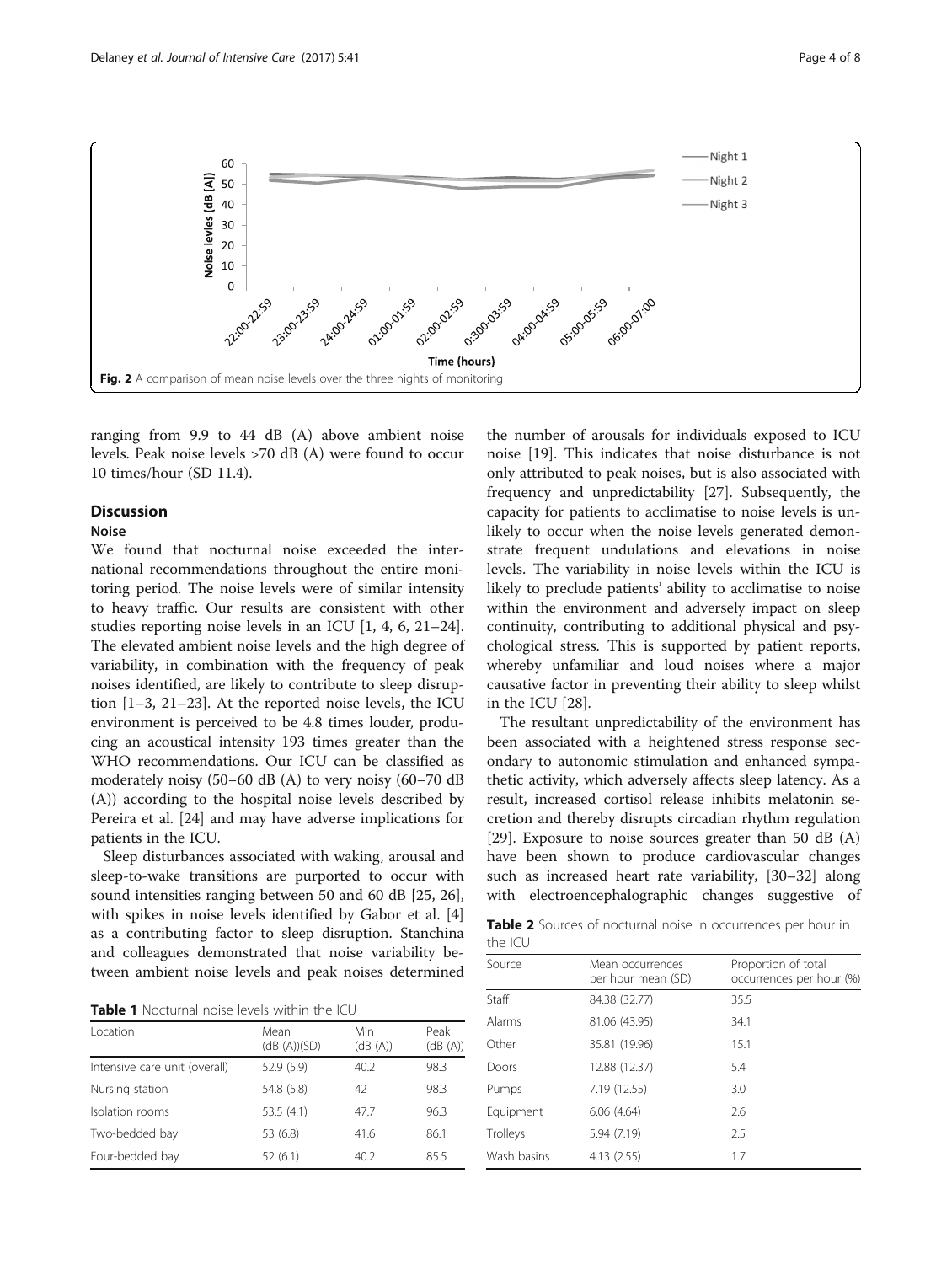<span id="page-4-0"></span>

arousal and lightening of sleep [\[33\]](#page-6-0). The association between heart rate and acoustics was reported by Hagerman et al. who identified an increase in pulse rate occurring with higher acoustical exposure, resulting in an increased incidence of readmission in a coronary care unit [[34\]](#page-6-0). The variable and unpredictable changes in noise levels within the ICU are likely to impede on sleep quality and continuity, which may have further implications on cognitive function and the development of delirium.

Further, clinicians working within the environment are also susceptible to noise-induced stress, which can lead to exhaustion and irritability [\[35](#page-6-0)]. The emerging research on 'alarm fatigue' suggests that 72 to 99% of clinical alarms are false alarms. This contributes to staff desensitisation to alarms and has even been associated with patient deaths [[36](#page-6-0)]. Further, evidence suggests that noise can impinge on concentration and clinical decision-making [[36](#page-6-0)].

The use of single-patient bed spaces as a means to reduce patients' exposure to elevated and disruptive noise levels is not supported by the findings of this study, with four-bedded bays having the lowest ambient noise levels. Previous findings reported by Tegnestedt et al. further support this finding, whereby single-patient rooms were not found to have lower noise levels than shared patient spaces [[37\]](#page-6-0). The reported noise levels in the singlepatient rooms in this study may be reflective of the acuity of patients cared for in these rooms. Higher acuity patients require greater clinical interventions resulting in more noise being generated, whilst four-bedded bays may be more likely to be co-habited by less acute patients. In addition, behavioural modifications, such as

regulatory processes that staff engage in, in shared care spaces may contribute to a more conscientious approach to the noise generated in order to reduce its burden and impact on multiple individuals. Further, the clinical design of the single-patient rooms may also be a contributing factor, whereby alarm volumes may need to be increased in order to assure staff's ability to hear them when outside of the room or in the anteroom. In addition, the lack of noise-absorbing features may be a critical consideration that results in greater noise reverberation.

#### Sources of noise

The frequent ascension of noise levels in this study was observed to be associated with frequent monitor alarms, to which staff did not always respond. The impact of this on environmental noise was compounded by the ability for staff to communicate intelligibly to safeguard clinical decision-making and interventions, whereby speech needs to be 15 dB greater than the ambient noise to ensure clarity of communication. This in turn contributes to a further escalation in noise levels, known as the Lombard effect [\[38\]](#page-6-0). Noises produced at these levels are unlikely to provide patients with a nocturnal environment to support sleep and is problematic for clinical staff to ensure that communication is intelligible to mitigate the risk of error. This may account for the high rate of noise attributed to staff behaviour and suggests that moderating behaviour and alarm settings may have a beneficial effect on reducing nocturnal noise levels. The reported noise levels and the identified sources of noise in this study may adversely affect both patient and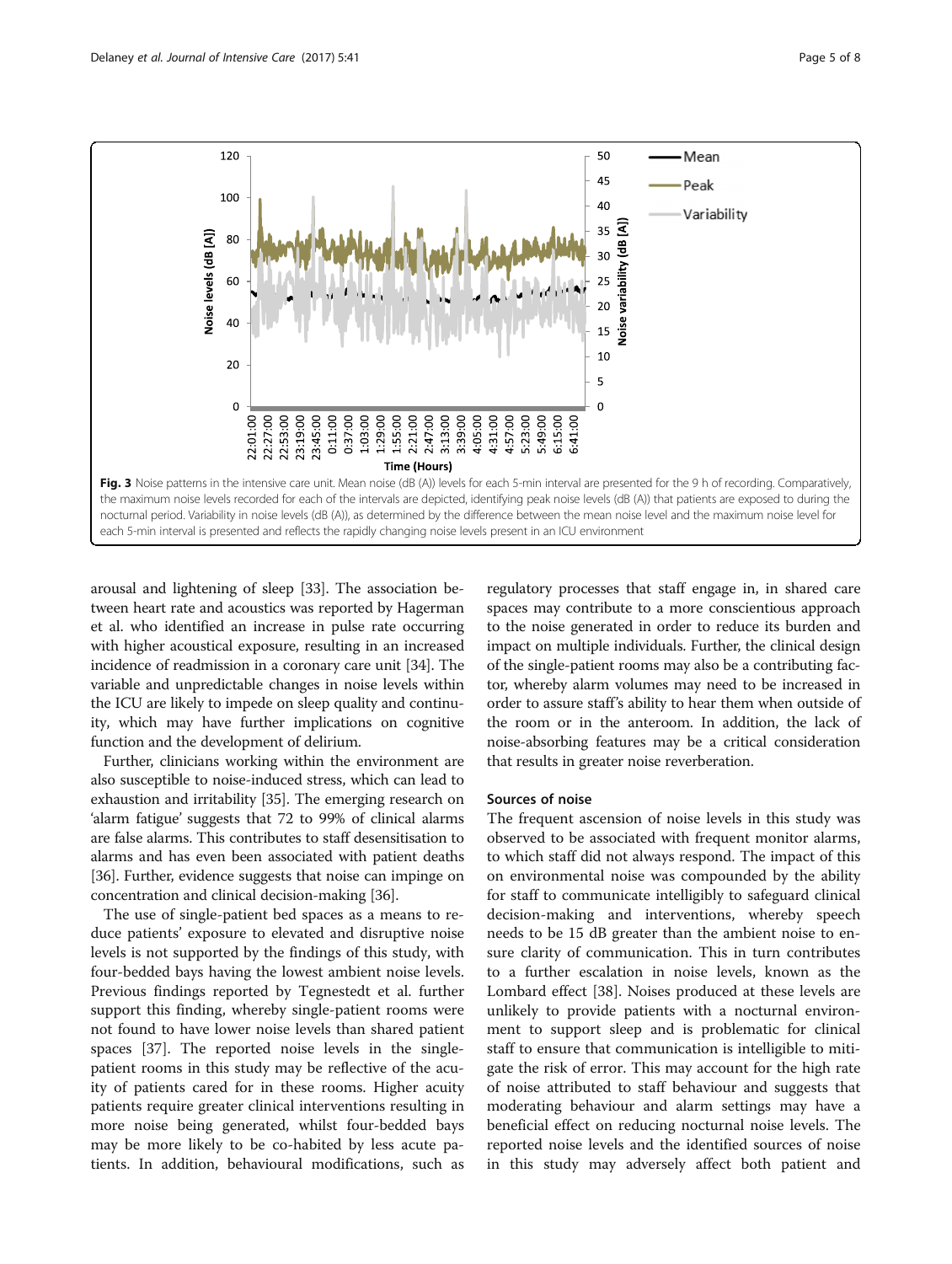<span id="page-5-0"></span>clinicians, and thus, there is a need for strategies to be devised and implemented to reduce the disruptions and stressors imposed by constant noise exposure.

#### Possible interventions

The possibility of curbing noise levels in the ICU environment by employing behaviour modification approaches to ameliorate the noise generated by staff and alarms has been previously identified. Such initiatives have included modifying alarms (tailoring parameters to patients and adjusting the volume at night) [[1, 39](#page-6-0)] staff education regarding the physiological aspects of sleep and its role in recovery [\[39,](#page-6-0) [40\]](#page-7-0) and behaviour-regulating interventions such as the use of 'yacker trackers' to identify noise increases [\[41\]](#page-7-0). While many of these studies report an initial successful reduction in subjective noise levels, few have demonstrated measurable or sustained reductions [[1, 38](#page-6-0), [41](#page-7-0)–[44\]](#page-7-0). These studies suggest that strategies need to consider a range of approaches including sound elimination such as providing patients with earplugs and re-designing the environment rather than focusing solely on behaviour modification [\[29,](#page-6-0) [41, 44](#page-7-0)].

Research regarding environmental design indicates that it has the capacity to influence psychology, physiology and social behaviours, which may contribute to a reduction in noise [[45\]](#page-7-0).A landmark report published by Ulrich and colleagues [[29\]](#page-6-0) identified 600 studies which linked the clinical environment to positive or negative outcomes for patients and staff in four main areas: patient safety; staff stress and fatigue; increased effectiveness in care delivery; and improved overall healthcare quality. Specifically, these authors found that design features such as single-patient rooms, noise-absorbing materials and exposure to natural light to be useful in promoting appropriate circadian rhythms and reducing noise to facilitate sleep. Other authors have found that these design features were associated with a reduction in noise and improved sleep [\[4](#page-6-0), [46](#page-7-0)–[48\]](#page-7-0), a reduction in medication errors [[49, 50\]](#page-7-0), improved communication [[51\]](#page-7-0) and reduced length of hospital stay [[51](#page-7-0)–[53](#page-7-0)]. However, despite the reported benefits, fiscal restraints imposed on healthcare organisations have resulted in selective implementation of recommendations [\[41\]](#page-7-0).

#### Limitations

The findings of this study cannot be generalised to all ICU environments, as the study was conducted in a single Australian ICU, which may be unique in design and location. The noise levels recorded were recorded at night and are likely to be lower than the noise levels during the day. Further, the study did not undertake direct patient assessment regarding the impact of noise on ICU patients, and as a result, the impact of noise can only be postulated based on the current findings and previous research. The presence of the observer and environmental-monitoring equipment in the clinical environment could have contributed to alterations in behaviour in order to conform to the presumed research objectives. If anything, this is likely to underestimate true noise levels. Despite these limitations, the study included the measurement of noise from multiple locations within the ICU, across three separate nights, and the identification of noise variability which may be an independent risk factor for noise-induced harm. The concurrent logging of noise sources during the monitoring period permitted the identification of primary noise sources rather than speculating on the primary contributing factors.

#### Conclusion

The occurrence of high mean noise levels in combination with the variability in noise levels and the frequency of peak noises may contribute to sleep disruption. Mean nocturnal noises in the ICU significantly exceeded those recommended by the WHO and demonstrated significant variability which is likely to result in substantial sleep disruption. The primary sources of noise were identified as staff conversations and monitor alarms. Single rooms had similar noise levels to those of two- and four-bedded bays. Further research into strategies to reduce noise, the physiological responses (e.g. heart rate, cortisol levels) and evaluation of interventions is required to enhance the therapeutic environment and understand their implications on patients. Providing patients with both relief from persistent exposure to noise and diurnal variation in noise levels have the potential to aid in their physiological and psychological recovery.

#### Additional file

[Additional file 1: Table S1.](dx.doi.org/10.1186/s40560-017-0237-9) Sound level change and loudness ratio. (DOCX 15 kb)

#### Abbreviations

ANOVA: Analysis of variance; dB (A): Decibels in A-weighted scale; ICU: Intensive care unit; LA mean: Mean ambient noise; SD: Standard Deviation; SPSS: Statistical Package for Social Science; WHO: World Health Organization

#### Acknowledgements

The authors would like to acknowledge the funding support provided by the Canberra Hospital Foundation and the Office of the Chief Nurse in conducting the study.

#### Funding

This study was funded by the Canberra Hospital Foundation and the Office of the Chief Nurse, Australian Capital Territory Health.

#### Availability of data and materials

The datasets used and/or analysed during the current study are available from the corresponding author on reasonable request.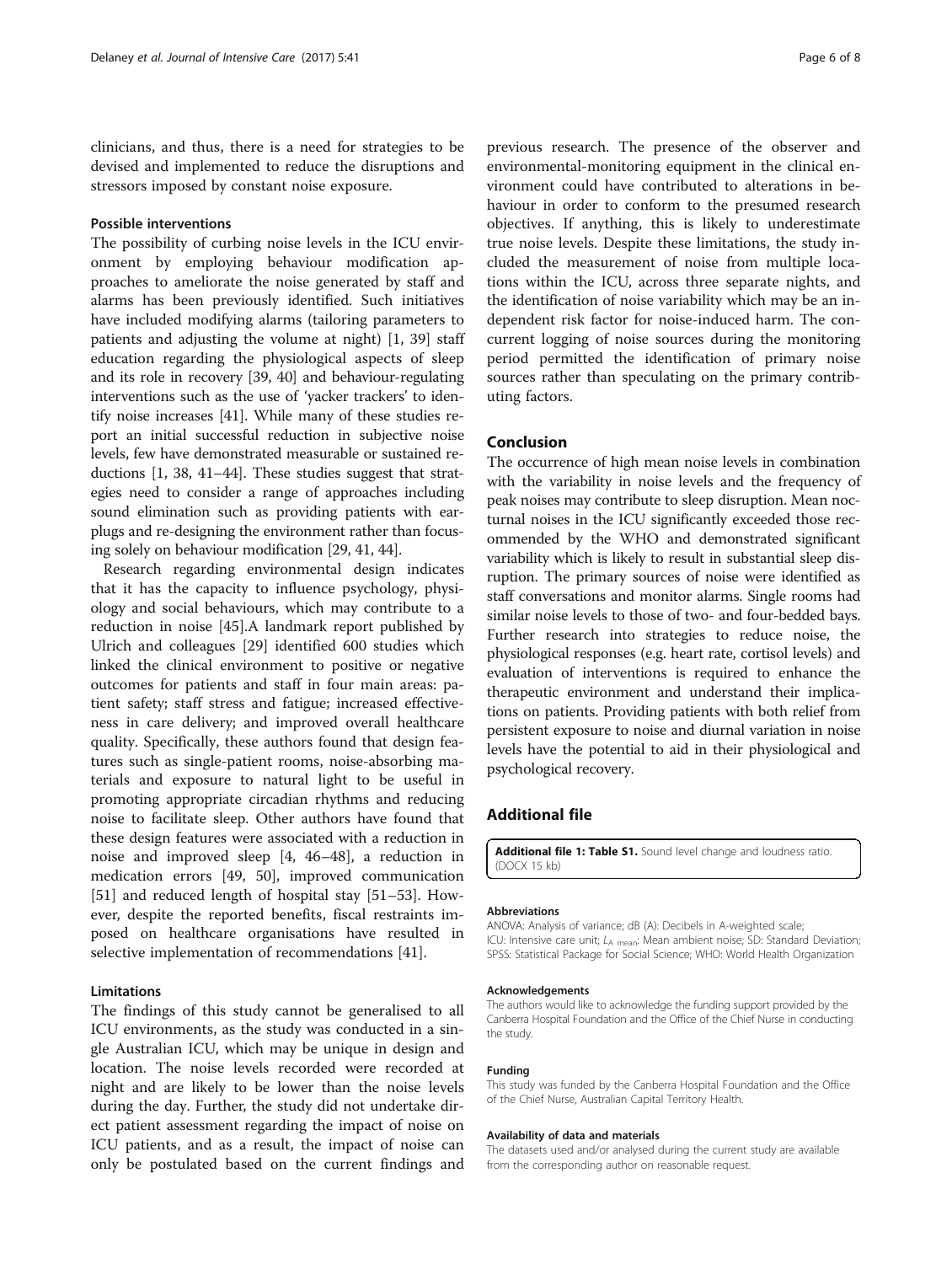#### <span id="page-6-0"></span>Authors' contributions

LJD, MC, CH, VL, EL, and FvH did the literature review, data analysis and the development of the manuscript and its editing. All authors read and approved the final manuscript.

#### Ethics approval and consent to participate

The Australian Capital Territory Health Human Research Ethics Committee (ETHLR.12.253) approved the study; the need for informed consent was waived.

#### Consent for publication

Not applicable.

#### Competing interests

The authors declare that they have no competing interests.

#### Publisher's Note

Springer Nature remains neutral with regard to jurisdictional claims in published maps and institutional affiliations.

#### Author details

<sup>1</sup> Faculty of Nursing, University of Canberra, Canberra, Australia. <sup>2</sup>College of Medicine, Biology and Environment, Australian National University, Canberra, Australia. <sup>3</sup>Respiratory and Sleep Medicine, Canberra Hospital, Canberra, Australia. <sup>4</sup> Alice Lee Centre for Nursing Studies, Yong Loo Lin School of Medicine, Singapore, Singapore. <sup>5</sup>St. John of God Hospital, Subiaco Perth Australia, Subiaco, Australia. <sup>6</sup>School of Medicine and Pharmacology, University of Western Australia, Perth 6009, Australia. <sup>7</sup>Intensive Care Unit, Canberra Hospital, Canberra, Australia. <sup>8</sup>Faculty of Health: Discipline of Nursing, University of Canberra, Canberra Act 2601, Australia.

#### Received: 6 April 2017 Accepted: 27 June 2017 Published online: 11 July 2017

#### References

- 1. Xie H, Kang J, Mills GH. Clinical review: the impact of noise on patients' sleep and the effectiveness of noise reduction strategies in intensive care units. Crit Care. 2009;13:209.
- 2. Beecroft JM, Ward M, Younes M, Crombach S, Smith O, Hanly PJ. Sleep monitoring in the intensive care unit: comparison of nursing assessment, actigraphy and polysomnography. Intensive Care Med. 2008;34(11):2076–83. doi[:10.1007/s00134-008-1180-y.](http://dx.doi.org/10.1007/s00134-008-1180-y)
- 3. Friese RS, Diaz-Arrastia R, McBride D, Frankel H, Gentilello LM. Quality and quantity of sleep in the surgical intensive care unit: are out patients sleeping? J Trauma. 2007;63:1210–4. doi:[10.1097/TA.0b013e31815b83d7](http://dx.doi.org/10.1097/TA.0b013e31815b83d7).
- 4. Gabor JY, Cooper AB, Crombach SA, Lee B, Kadikar N, Bettger HE, Hanly PJ. Contribution of the intensive care unit environmental to sleep disruption in mechanically ventilated patients and healthy subjects. Am J Respir Crit Care Med. 2003;167:708–15.
- 5. Tranmer JE, Minard J, Fox LA, Rebelo L. The sleep experience of medical and surgical patients. Clin Nurs Res. 2003;12(2):159–73. doi[:10.1177/](http://dx.doi.org/10.1177/1054773803251163) [1054773803251163](http://dx.doi.org/10.1177/1054773803251163).
- 6. Honkus VL. Sleep deprivation in critical care units. J Crit Care Nurs. 2003; 26(3):179–91.
- 7. Freedman NS, Gazendam J, Levan L, Pack AI, Schwab RJ. Abnormal sleep/ wake cycles and the effect of environmental noise on sleep disruption in the intensive care unit. Am J Respir Crit Care Med. 2001;163:451–7.
- 8. Aurell J, Elmqvist D. Sleep in the surgical intensive care unit: continuous polygraphic recording of sleep in none patients receiving postoperative care. Br J Med. 1985;290:1029–32.
- 9. Elliott R, McKinley S, Cistulli P, Fien M. Characterisation of sleep in intensive care using 24-hour polysomnography: an observational study. Crit Care. 2013;17(2):R46.
- 10. Shipman JT, Wilson JD, Higgins CA. Chpater 6: Waves and Sounds. Boston: Introduction to physical Science. Cengage; 2013.
- 11. Stephens C, Daffurn K, Middleton S. A CQI approach to the investigation of noise levels within the intensive care unit environment. Aust Crit Care. 1995; 8(1):20–6.
- 12. Grandner MA, Hale L, Moore M, Patel NP. Mortality associated with short sleep duration: the evidence, the possible mechanisms, and the future. Sleep Med Rev. 2010;14(3):191–203.
- 13. Gallicchio L, Kalesan B. Sleep duration and mortality: a systematic review and meta‐analysis. J Sleep Res. 2009;18(2):148–58.
- 14. Weinhouse GL, Schwab RJ, Watson PL, Patil N, Vaccaro B, Pandharipande P, Ely EW. Bench-to-bedside review: delirium in ICU patients-importance of sleep deprivation. Crit Care. 2009;13(6):1.
- 15. Litton E, Carnegie V, Elliott R, Webb SA. The efficacy of earplugs as a sleep hygiene strategy for reducing delirium in the ICU: a systematic review and meta-analysis. Crit Care Med. 2016;44(5):992–9.
- 16. Berglund BL. Guidelines for community noise. Geneva: World Health Organization; 1999.
- 17. Topf M. Hospital noise pollution: an environmental stress model to guide research and clinical interventions. J Adv Nurs. 2000;31(3):520–9. doi[:10.](http://dx.doi.org/10.1046/j.1365-2648.2000.01307x) [1046/j.1365-2648.2000.01307x](http://dx.doi.org/10.1046/j.1365-2648.2000.01307x).
- 18. Howard DM, Angus J. Acoustics and psychoacoustics. Taylor & Francis; 2009.
- 19. Stanchina ML, Abu-Hijleh M, Chaudhry BK, Carlisle CC, Millman RP. The influence of white noise on sleep in subjects exposed to ICU noise. Sleep Med. 2005;6(5):423–8.
- 20. Roth T, Kramer M, Trinder J. The effect of noise during sleep on the sleep patterns of different age groups. Can Psychiatr Assoc J. 1972;17(6\_suppl2): 197–201.
- 21. Muzet A. Environmental noise, sleep and health. Sleep Med Rev. 2007; 11(2):135–42.
- 22. Wenham T, Pittard A. Intensive care unit environment. Contin Educ Anaesth Crit Care Pain. 2009;9(6):178–83.
- 23. Christensen M. Noise level in a general intensive care unit. A descriptive study. Nurs Crit Care. 2007;12(4):188–97. doi[:10.1111/j.1478-5153.2007.](http://dx.doi.org/10.1111/j.1478-5153.2007.00229.x) [00229.x.](http://dx.doi.org/10.1111/j.1478-5153.2007.00229.x)
- 24. Pereira RP, Toledo RN, Amaral JLG, Guilherme A. Qualification and quantification of ambient noise exposure in a general intensive care unit. Rev Bras Otorrinolaringol. 2003;69(6):766–71.
- 25. Elbaz M, Leger D, Sauvet F, Champignuelle B, Rio S, Strauss M, et al. Sound intensity severely disrupts sleep in ventilated ICU patient throughout a 24-h period: A preliminary 24-h study of sleep stages and associated sound levels. Ann Inten Care. 2017;7(25). doi: [10.1186/s13613-](http://dx.doi.org/10.1186/s13613-017-0248-7) [017-0248-7](http://dx.doi.org/10.1186/s13613-017-0248-7).
- 26. Aaron JN, Carlise CC, Carskado MA, Meyers TJ, Hill NS, Millman RP. Environmental noise as a cause of sleep disruption in an intermediate respiratory care unit. Sleep. 1996;19:707–10.
- 27. McCarthy DO, Ouimet ME, Daun JM. Shades of Florence Nightingale: potential impact of noise stress on wound healing. Holistic Nurs Prac. 1991;5(4):39–48.
- 28. Hweidi IM. Jordanian patients' perception of stressors in critical care units: a questionnaire survey. Int J Nurs Stud. 2007;44:227–35. doi:[10.1016/j.ijnurstu.](http://dx.doi.org/10.1016/j.ijnurstu.2005.11.025) [2005.11.025.](http://dx.doi.org/10.1016/j.ijnurstu.2005.11.025)
- 29. Ulrich RS, Zimring C, Joseph A, Quan X, Choudhary R. The role of the physical environment in the hospital of the 21stcentury. Center for Health Design website. [https://www.healthdesign.org/sites/default/files/](https://www.healthdesign.org/sites/default/files/Role%20Physical%20Environ%20in%20the%2021st%20Century%20Hospital_0.pdf) [Role%20Physical%20Environ%20in%20the%2021st%20Century%20Hospital\\_](https://www.healthdesign.org/sites/default/files/Role%20Physical%20Environ%20in%20the%2021st%20Century%20Hospital_0.pdf) [0.pdf.](https://www.healthdesign.org/sites/default/files/Role%20Physical%20Environ%20in%20the%2021st%20Century%20Hospital_0.pdf) Accessed 5 July 2017.
- 30. Sim CS, Sung JH, Cheon SH, Lee JM, Lee JW, Lee J. The effects of different noise types on heart rate variability in men. Yonsei Med J. 2015;56(1):235–43.
- 31. Lee GS, Chen ML, Wang GY. Evoked response of heart rate variability using short-duration white noise. Autonomic Neurosc. 2010;155(1):94–7.
- 32. Tzaneva L, Danev S, Nikolova R. Investigation of noise exposure effect on heart rate variability parameters. Central Eur J Pub Hlth. 2001;9(3):130–2.
- 33. Griefahn B, Spreng M. Disturbed sleep patterns and limitation of noise. Noise Hlth. 2004;6:27–33.
- 34. Hagerman I, Rasmanis G, Blomkvist V, Ulrich R, Eriksen CA, Theorell T. Influence of intensive coronary care acoustics on the quality of care and physiological state of patients. Int J Card. 2005;98(2):267–70.
- 35. Mazer S. Stop the noise: reduce errors by creating a quieter hospital environment. PSQH. 2005.
- 36. Sendelbach S, Funk M. Alarm fatigue: a patient safety concern. AACN Adv Crit Care. 2013;24(4):378–86.
- 37. Tegnestedt C, Günther A, Reichard A, Bjurström R, Alvarsson J, Martling CR, Sackey P. Levels and sources of sound in the intensive care unit—an observational study of three room types. Acta Anaes Scan. 2013;2013. 57(8):1041–50.
- Connor A, Ortiz E. Staff solutions for noise reduction in the workplace. Permanente J. 2009;13(4):23–7.
- 39. Call RB. Sound practices: noise control in the healthcare environment. Acad J. 2007.